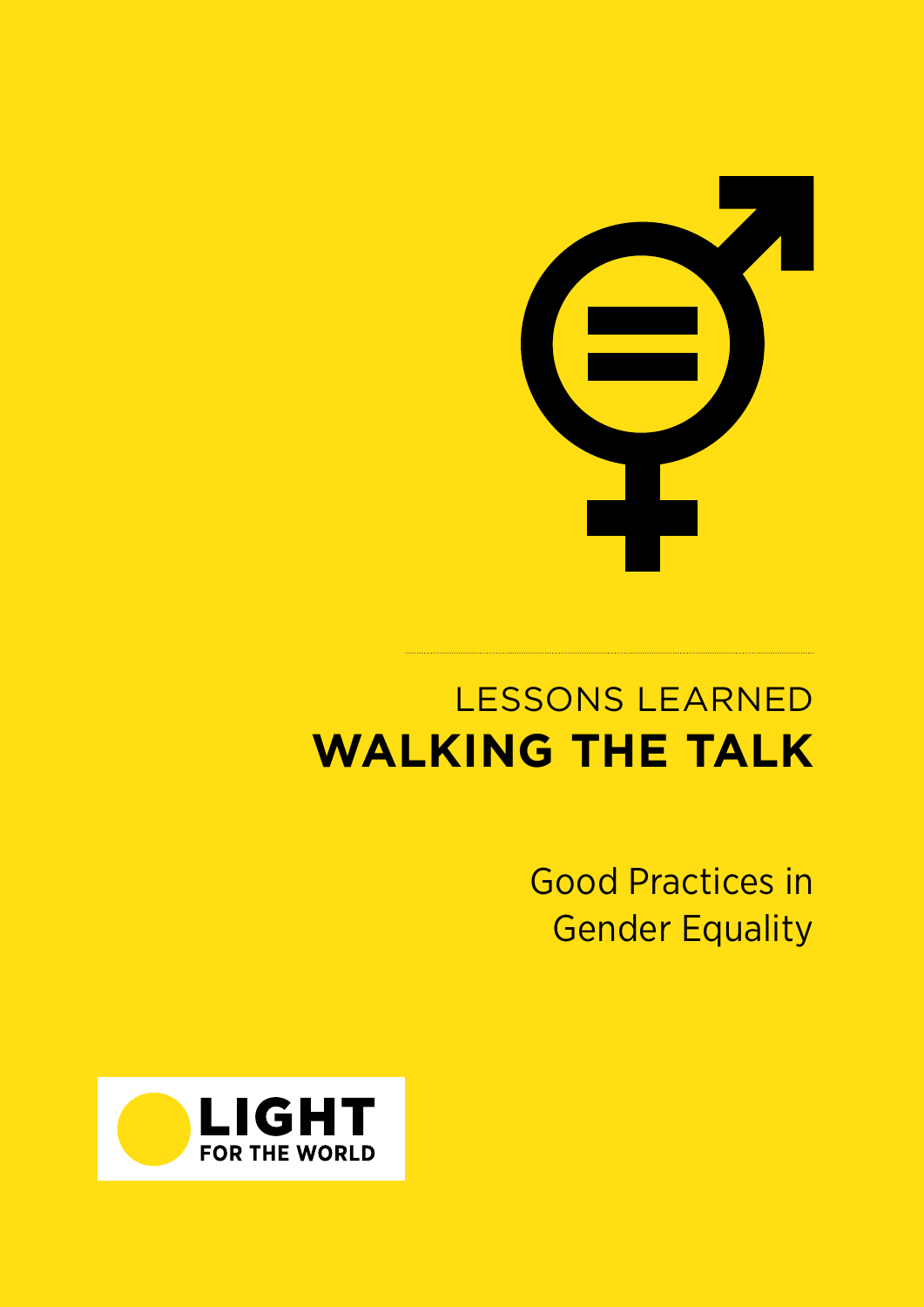

## **Content**

| Introduction                                                 |         |  |  |
|--------------------------------------------------------------|---------|--|--|
| Organisation                                                 | 5       |  |  |
| Shifting the male/female staff ratio                         | 5       |  |  |
| <b>Communications and Fundraising</b>                        |         |  |  |
| Promoting female role models - the Her Abilities Award       | 6       |  |  |
| Language shapes realities - watching the language we use     | 8       |  |  |
| Programmes                                                   |         |  |  |
| Choosing to target women directly                            | 9       |  |  |
| Removing barriers for women to participate in our programmes | 11      |  |  |
| Advocacy                                                     |         |  |  |
| Working towards gender parity in UN treaty bodies            | $12 \,$ |  |  |
| Supporting women to advocate for their rights                | 14      |  |  |
| Conclusion                                                   |         |  |  |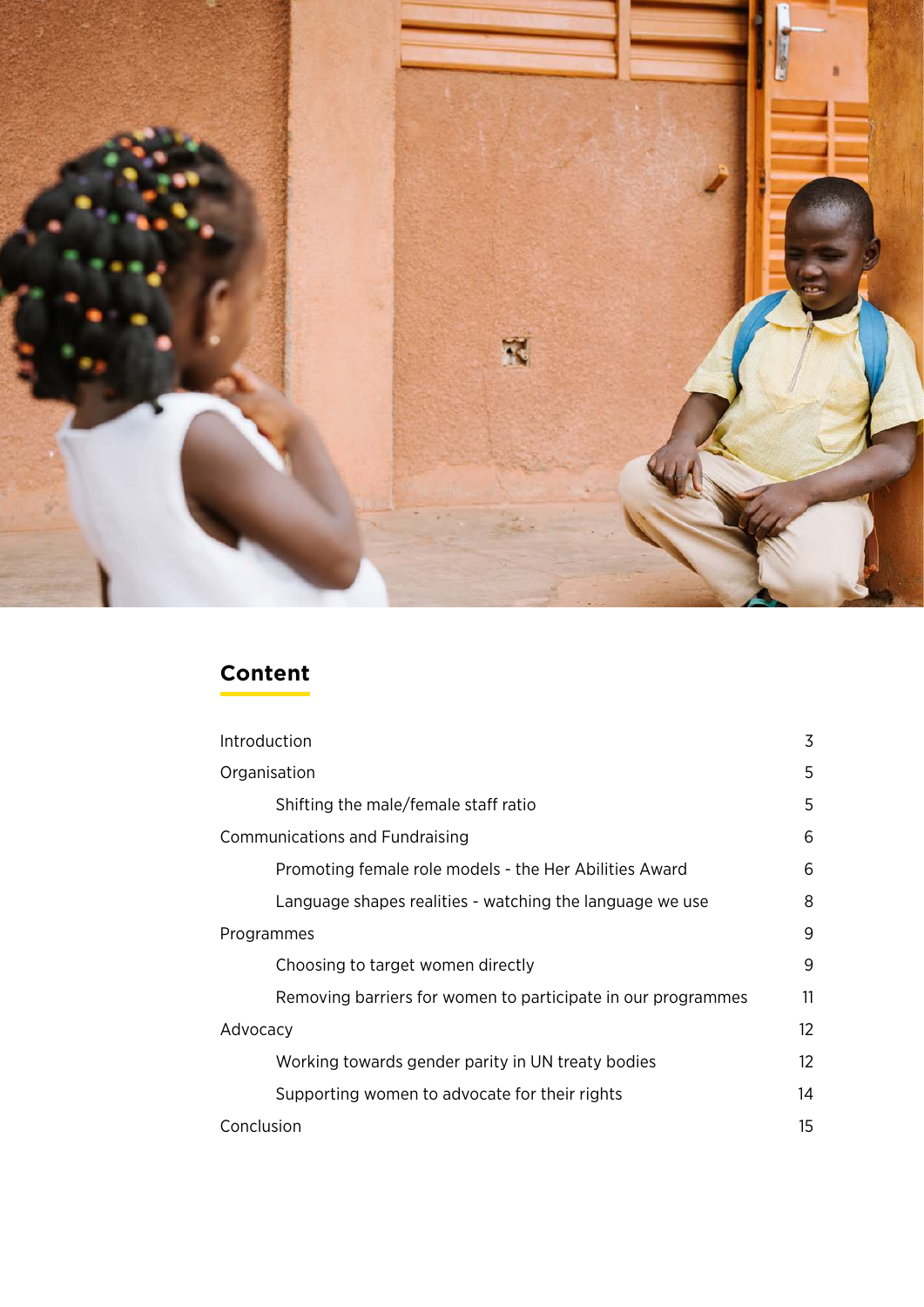## <span id="page-2-0"></span>**Walking the Talk: Gender Equality**

#### **Introduction**

At Light for the World we work towards an inclusive society  $-$  in which persons with disabilities can participate equally. To achieve this, we focus on accessible eye care services, inclusive education, disability inclusion in community development, and strengthening the rights of persons with disabilities. We don't just advocate for inclusion within our programmes — we aim for it to be an integral part of who we are as an organisation.

Persons with disabilities are not a homogenous group – there are girls and boys, women and men, and other persons with disabilities, and they all have different needs and face different challenges in everyday life. Therefore Light for the World is committed to support diversity, gender equality, and women's empowerment.

We know that we cannot do it alone. In a twin-track approach we implement person-centered interventions as well as systemic interventions. In order to achieve gender equality, human development organisations need to become more gender sensitive, while other stakeholders, such as women's rights activists and orgnaisations focusing on gender topics, need to start including persons with disabilities within their ranks and in their activities.

#### **Gender mainstreaming in 4 dimensions**



#### **Address specific needs**

of women with and without disabilities & including men with and without disabilities in gender equality work

#### **Empowerment**

of women and girls with disabilities and challenging of social norms

#### **Involvement in ALL programmes** of women and men

#### **Overcome barriers**

and enable equal access of women and men to services and social events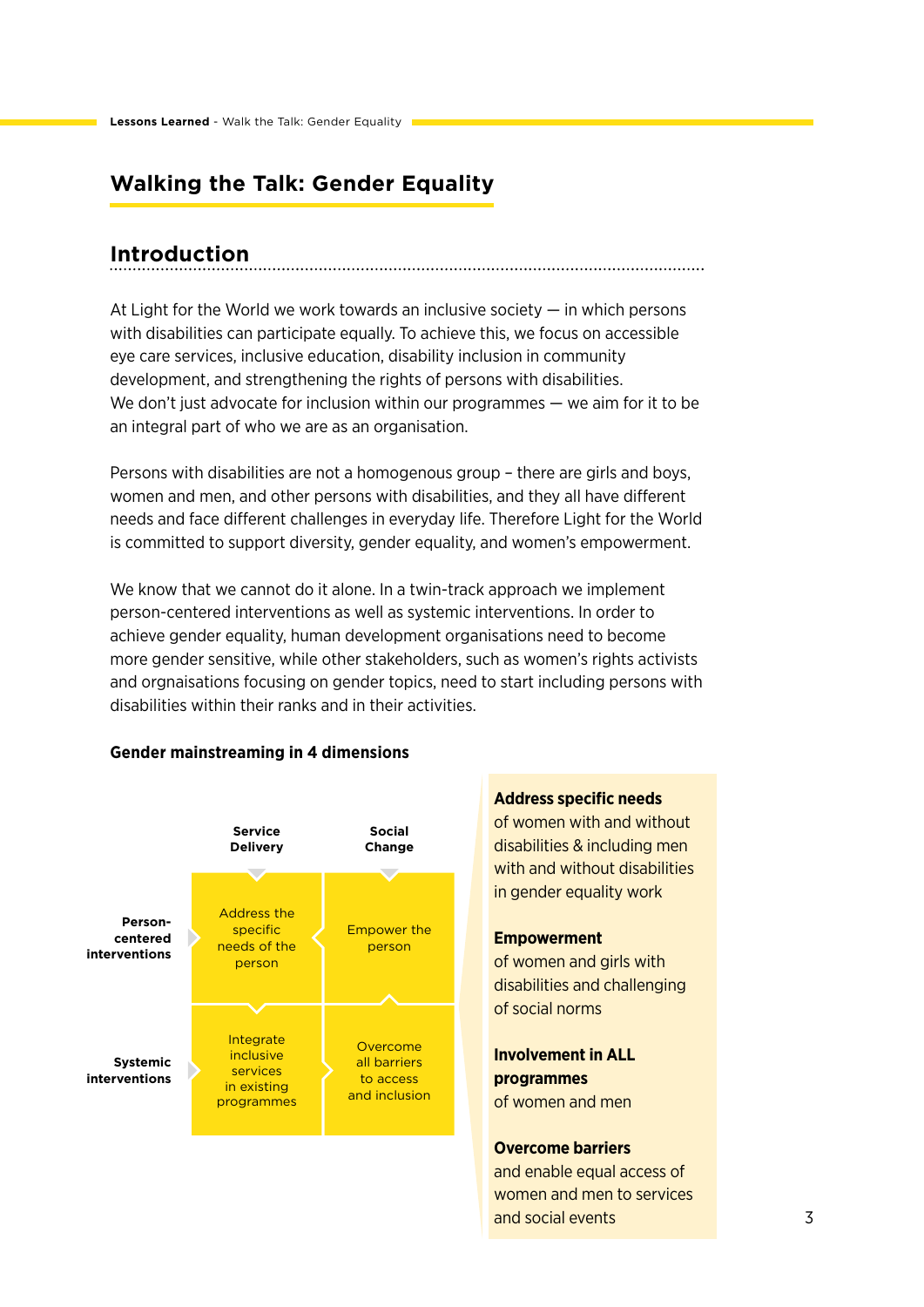#### **Selected data on women and men with disabilities**

- The **disability prevalence rate** for women is 19.2% whereas it is 12% for men<sup>1</sup>.
- 45% of women with disabilities are **literate**, compared to 61% of men with disabilities, 71% of women without disabilities and 82% of men without disabilities<sup>2</sup>.
- **• Employment rates** are 52.8% for men with disabilities and only 19.6% for women with disabilities<sup>3</sup>.
- **• Representation** of women is low in national coordination mechanisms on disability matters; the representation of women with disabilities in national machinery for gender equality is even lower<sup>4</sup>.
- Of the 253 million people in the world who are **visually impaired** (distance-vision loss), 55% are women (139 million)<sup>5</sup>.

We are aware that Light for the World itself is not fully there yet - girls and boys, women and men, and other persons are not yet equally represented and supported in our organisation. We are, however, taking important first steps, and in this publication, we will share several good practices which have helped us to increase gender equality at Light for the World. We hope these practices inspire and encourage others as well!

**1** WHO. (2011). World Report on Disability. Available at: [https://www.who.int/disabilities/world\\_report/2011/en/](https://www.who.int/disabilities/world_report/2011/en/)

- **2** United Nations. (2018). Disability and Development Report. Page 108. Available at: <https://www.un.org/disabilities/documents/2019/UN-flagship-report-disability-7June.pdf>
- **3** WHO. (2011). World Report on Disability. Page 237. Available at: [https://www.who.int/disabilities/world\\_report/2011/en/](https://www.who.int/disabilities/world_report/2011/en/)
- **4** United Nations. (2018). Disability and Development Report. Page 110. Available at: <https://www.un.org/disabilities/documents/2019/UN-flagship-report-disability-7June.pdf>
- **5** [https://atlas.iapb.org/global-burden-vision-impairment/gbvi-global-disaggregation-of-numbers-for-gender](https://atlas.iapb.org/global-burden-vision-impairment/gbvi-global-disaggregation-of-numbers-for-gen)[and-age/](https://atlas.iapb.org/global-burden-vision-impairment/gbvi-global-disaggregation-of-numbers-for-gen)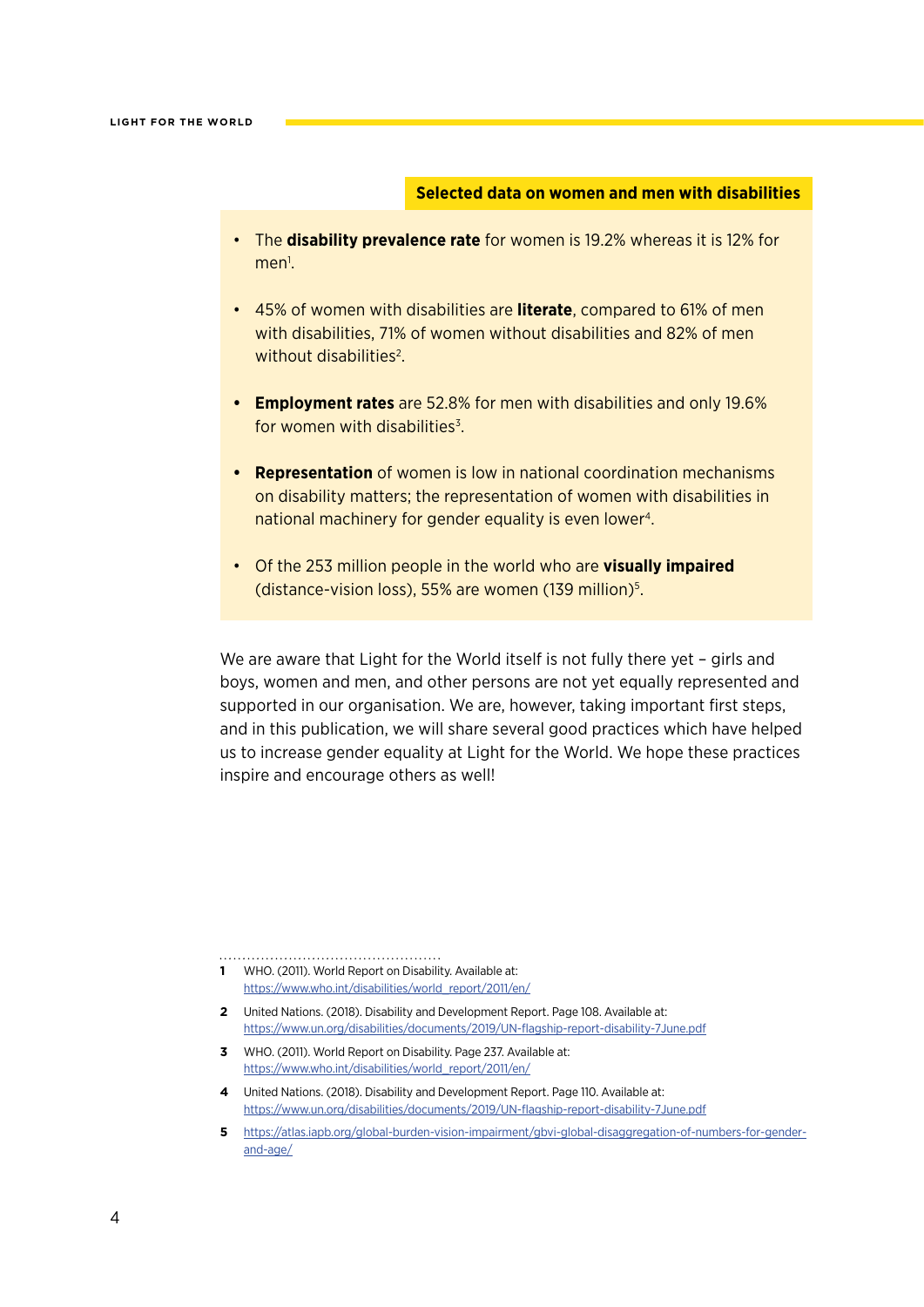## <span id="page-4-0"></span>**Organisation**

## **Shifting the male/female staff ratio**

Light for the World country offices in Asia and Africa used to have a great majority of male staff. Over the years, a shift in awareness started taking place.

The teams in Ethiopia and Mozambique, as seen in the graphs below, were quite successful in changing the male/female staff ratio in only a few years, and in the case of Ethiopia, even hiring the first female Light for the World Country Director.

#### **Staff changes in male/female ratios in the Mozambiquan Country Office**

| 2016 22222 22222 2                 |                                         |                        |
|------------------------------------|-----------------------------------------|------------------------|
|                                    |                                         | $\bullet$ male staff   |
| 2019 <b>11111 11111 11111 1111</b> | $=$ increase of female staff by 200 $%$ | $\bullet$ female staff |

**Staff changes in male/female ratios in the Ethiopia Country Office**

- **ARABA ARABA A 2015**
- **2019 <b>COLORED BUILDER** COLORED **E** increase of female staff by 133 %

#### **How did this happen?**

A first step was to actively increase awareness on equality and women's empowerment throughout the organisation with the establishment of a gender focus group in late 2015. An organisational gender assessment (survey) in 2016/2017, and subsequent trainings in some of the offices of Light for the World, spread this awareness to leadership and general staff of the country offices. Gender equality became part of the conversation before and during recruitment processes.

In the Mozambique country office, for example, the awareness that the gender balance needed to change led to the decision to prioritise women during recruitment.

**"We proactively decided to start hiring female staff as a way to change the situation."**

> **Zacharias Zicai** Country Director Mozambique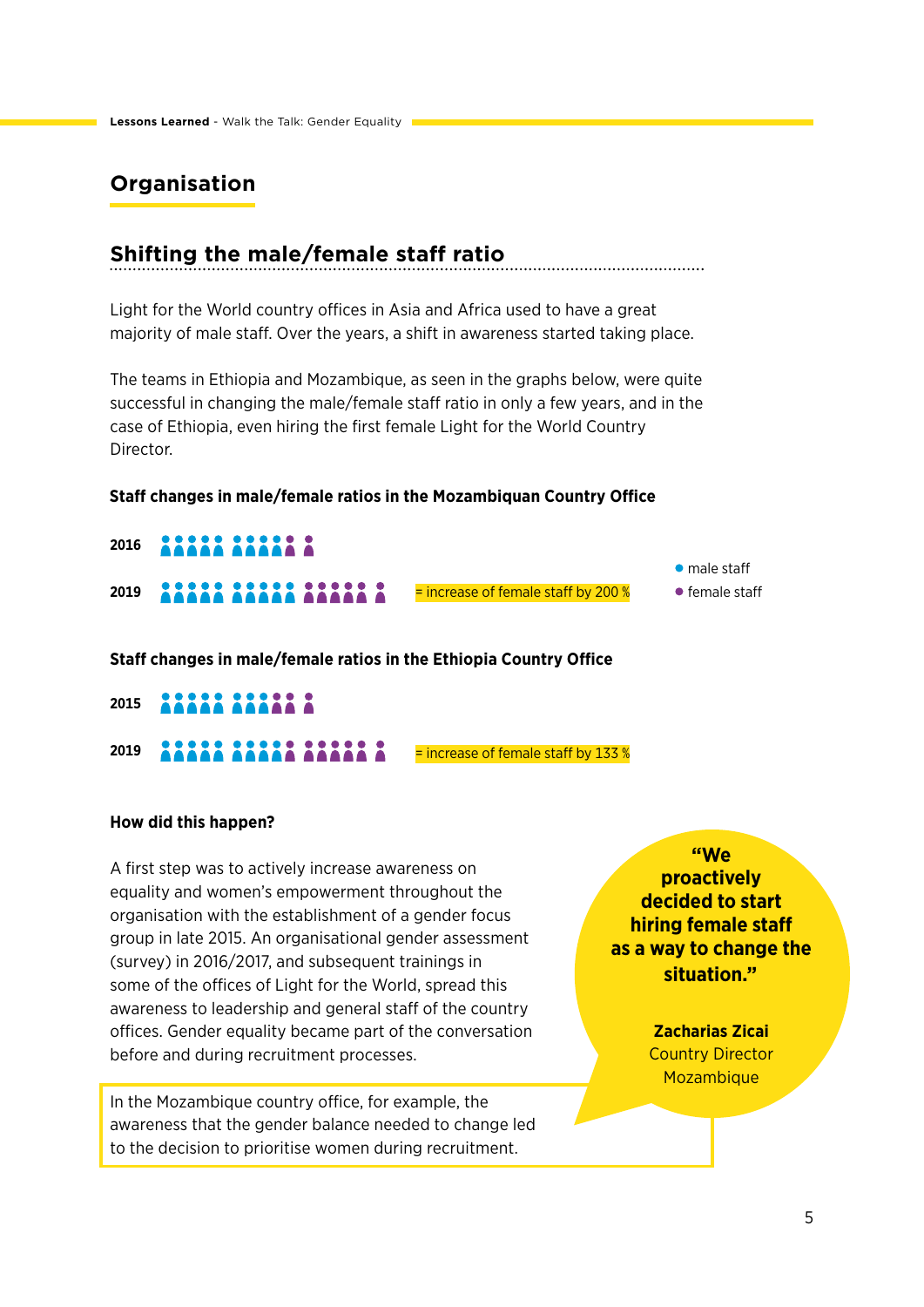<span id="page-5-0"></span>The Ethiopian team's leadership adopted a positive discrimination approach in the early stages of their recruitment process: An equal number of female and male candidates were shortlisted for each vacancy, even if some of the female candidates had slightly lower qualifications or fewer years of experience on paper compared to some of the male candidates. These candidates were then invited to proceed in the recruitment process, after which the rest of the process was merit-based.

In contrast, in our Austrian office we are currently aiming to raise the percentage of male employees to achieve gender equality. We are on the right track.

## **Communications and Fundraising**

## **Promoting female role models - the Her Abilities Award**

In 2018, Light for the World launched the Her Abilities Award – the first global award honouring women with disabilities who have achieved greatness in their life or field of work. Why? Because, in comparison to men, only few women are recognised for their remarkable accomplishments, and Light for the World wanted to change that.

An independent award jury was set up, consisting of thirteen women from around the world, who jointly selected the winners for three award categories:

- **• Arts, Culture & Sports**
- **• Rights**
- **• Health & Education**

In its very successful first year, the Award received nearly 400 nominations, highlighting the stories of 158 women with disabilities from 52 countries around the globe.

For the three winners of the Her Abilities Awards, receiving the award has opened up multiple opportunities to share their stories – stories which highlight the fact that women with disabilities are able of achieving much more than they are often given credit for.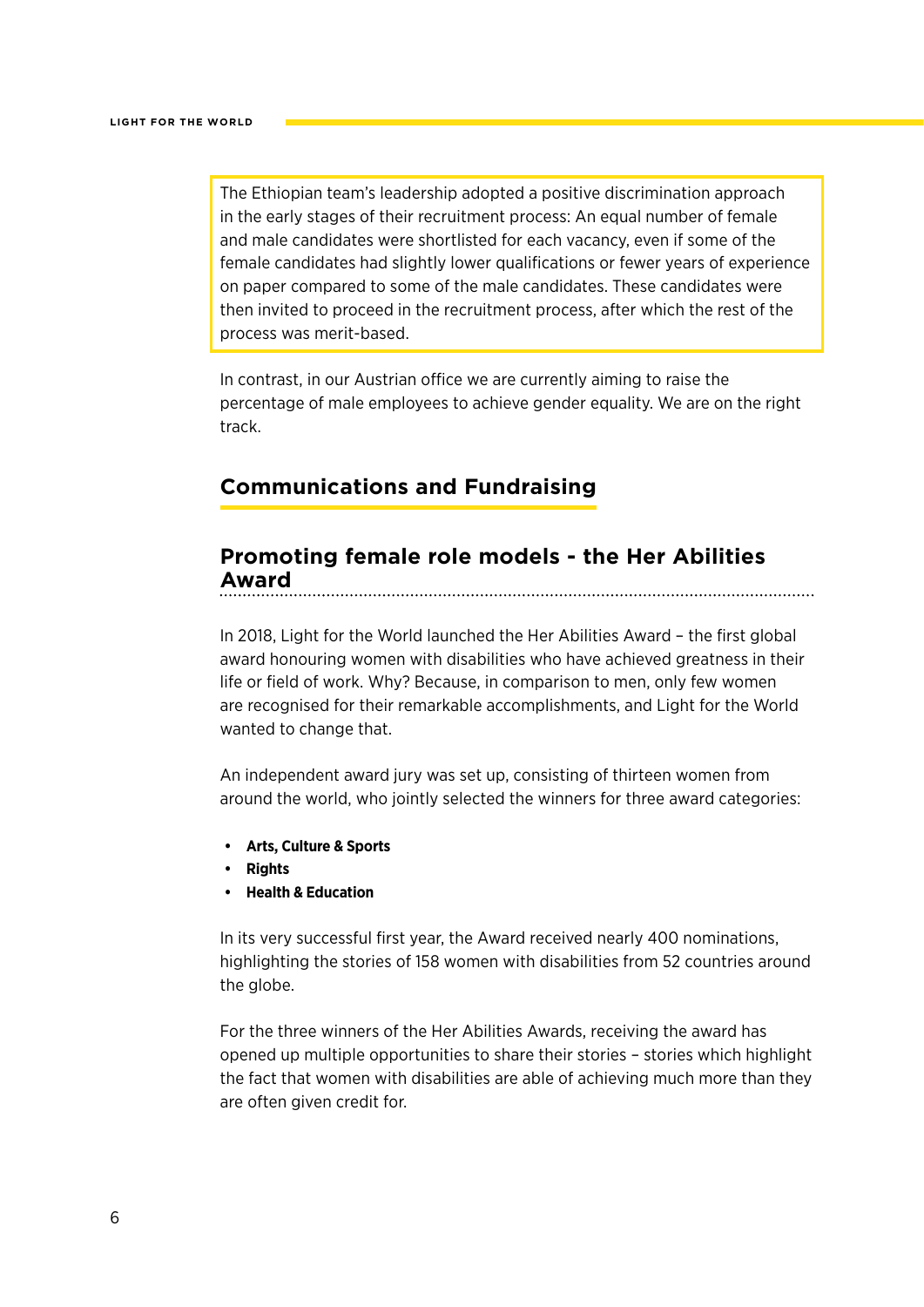

For example, filmmaker Musola Catherine Kaseketi has since received the African Women Arts and Film Pioneer Award and was invited to attend the triannual Women Deliver Conference as a speaker. The other two winners, Toyin Janet Aderemi, the first wheelchair user to study and practice pharmacy in Nigeria, and activist Ashrafun Nahar, founder of the Women with Disabilities Development Foundation (WDDF) in Bangladesh, have also been invited this past year to speak at multiple conferences, meetings and events about gender equality, women's rights and disability. Ms. Aderemi even had the opportunity to speak at the United Nations.

**"Do not allow others to determine what you can do and what you can attain."**

> **Toyin Janet Aderemi** Her Abilities Winner 2018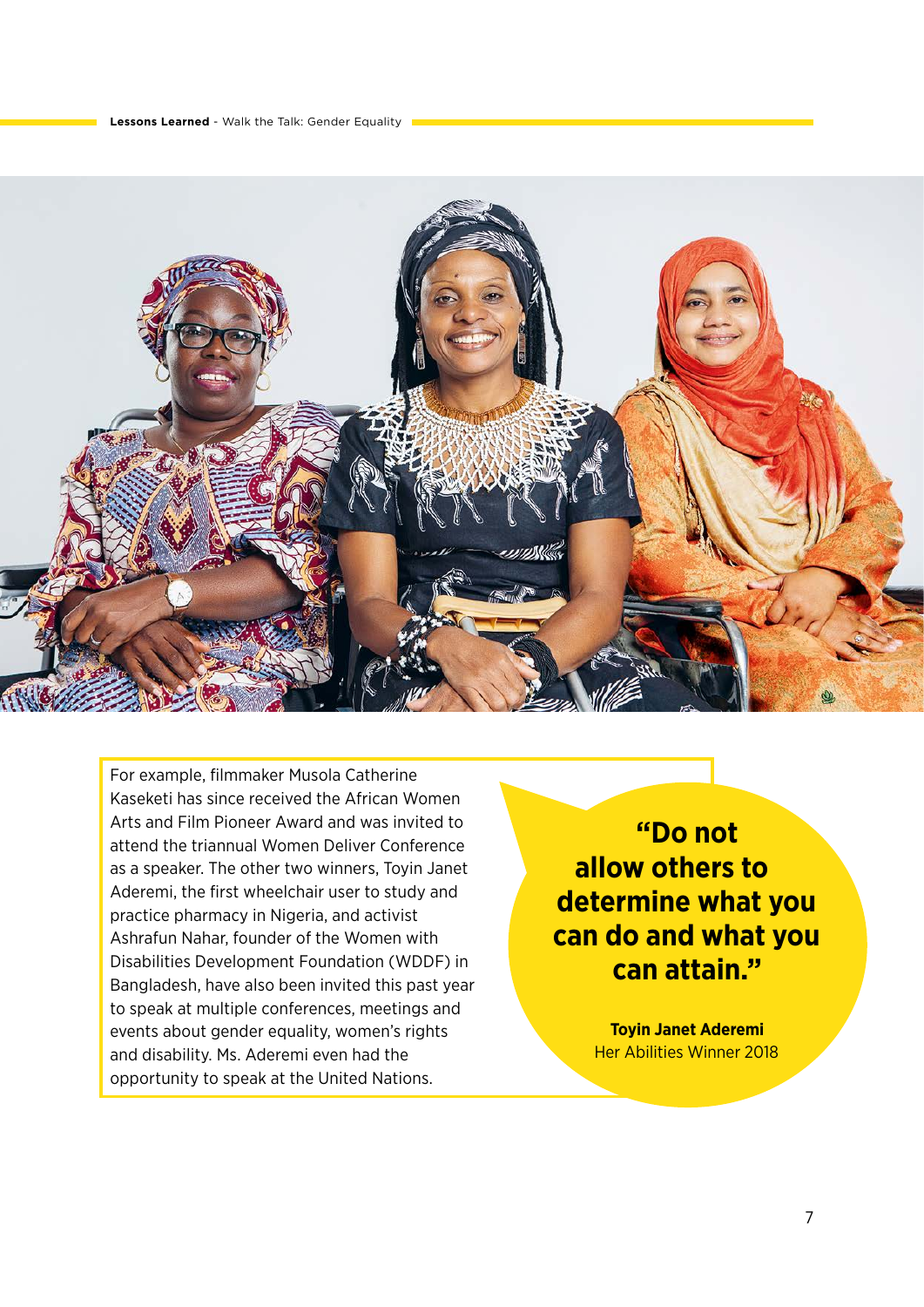#### <span id="page-7-0"></span>**Language shapes realities - watching the language we use**

The language we use – how we talk about people – may seem a minor issue, but it is in fact an important factor in the perception of equality. But **language is shaped by culture**. In a society that is not living gender equality, the language used will be discriminating as well, for example, by reflecting traditional images of female and male gender roles. This is why Light for the World developed a **guideline for staff members**, to ensure that the language we use is gendersensitive, inclusive and welcoming for all. This guideline was developed in 2017 in German, and in 2018 in English. Since then, communications staff in particular are actively trying to use **gender sensitive language in publications, public relations and donor contact**.

So, how has our use of language changed as a result of this guideline? One requirement, for example, is to make sure that women and men are specifically mentioned, rather than simply stating 'persons with disabilities'.

Specific Objective 1:

Humanitarian Aid (UN Agencies, international and local NGOs) and public service is disability inclusive and mainstreams the need and desires of women and men, girls and boys with disabilities.

(Strategic Outline. South Sudan 2019-2012, page 2)

Another example is avoiding the male version of a term, when referring to an individual who could be both female or male, like changing chairman to chairperson.

Ri Trosef

Karin Krobath Chairperson Light for the World

Light for the World

(Example from the Light for the World Activity Report 2018)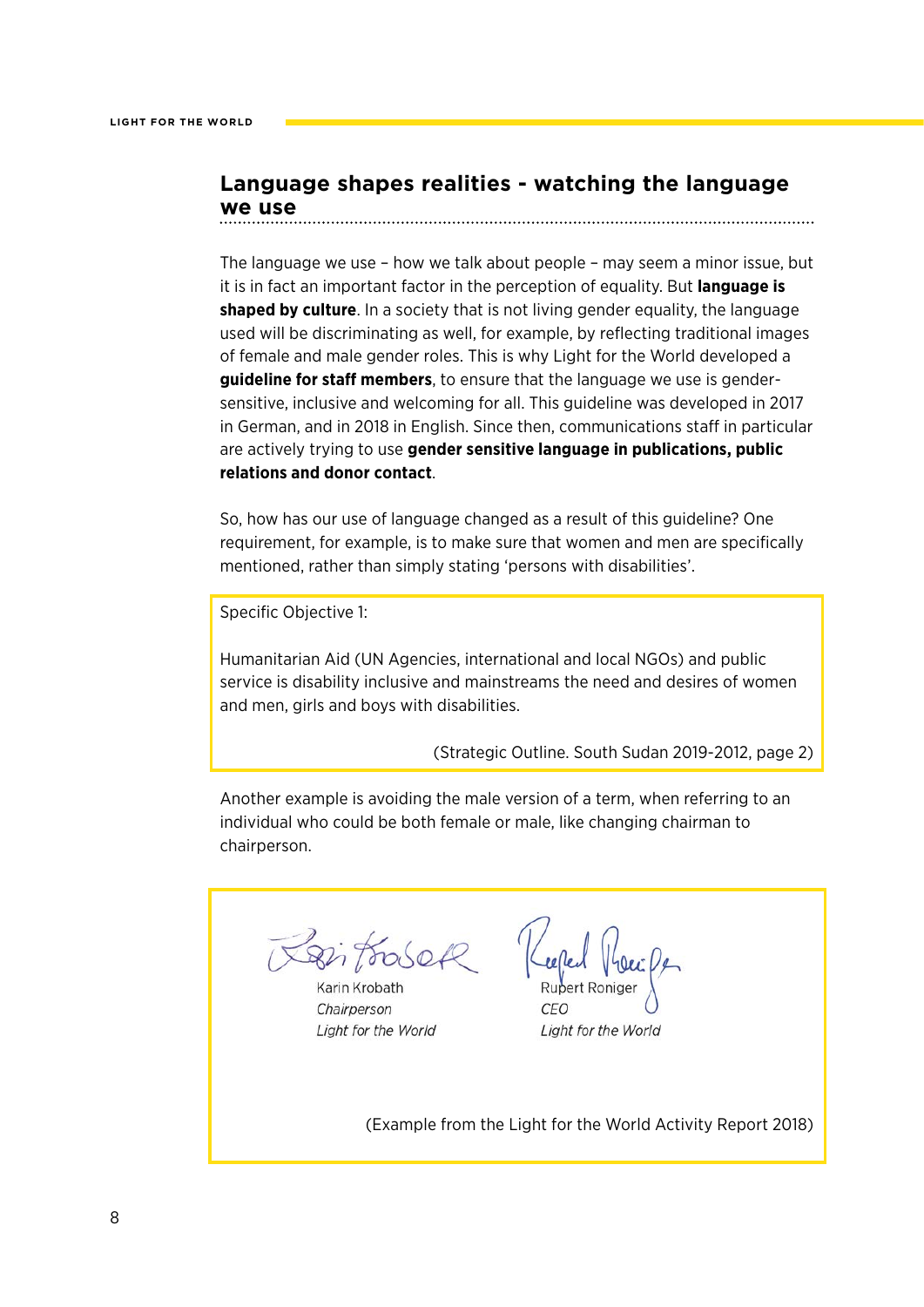<span id="page-8-0"></span>These are a few examples, and they may not seem like small tweaks and sidenotes. But how you speak about someone reflects what you believe, and Light for the World is choosing to take small steps to speaking and writing about women and men, girls and boys in an equal and inclusive manner.

## **Programmes**

## **Choosing to target women directly**

Light for the World works with individuals with disabilities as well as with the disability and development movement. **The voices of women with disabilities are often not heard**, and they therefore do not benefit equally from disabilityinclusive programmes and activities. Light for the World addresses this gap by choosing to specifically target women with disabilities in programmes.

One such example is the Women with Disabilities Leadership Programme in Cambodia. Research, as well as decades of experience in the country, shows that the majority of Self-Help Groups, federations and Organisations of Persons with Disabilities (DPOs) from village to national level are led by men<sup>6</sup>. In addition, the gender rights movement and the development sector in general did not include women with disabilities. To counteract this, the Light for the World team in Cambodia launched a leadership programme for women with disabilities in 2016, aiming to build up the women's skills, relationships and networks.

24 women started the programme in 2016. All reported increased skills and self-confidence. By 2018 half of the women in the programme were in (formal) leadership positions, received promotions, or moved from volunteer to paid jobs. Some of the women left the programme early because they even had been offered permanent paid positions. Many participants have reached out to other women with disabilities in their communities, achieving more visibility at community level. In 2018, a new group of women started the leadership programme, adding up to 52 women in total who are now making an impact in the disability and development sector. On their own initiative, they are starting the first network for women with disabilities in Cambodia and have already secured their first funding. This upcoming women's network has already been approached and invited by many stakeholders, such as the local government, NGOs and government ministries for consultations on how to address various issues related to women with disabilities.

**<sup>6</sup>** UNDP. (2010). Political Participation of Women with Disabilities in Cambodia.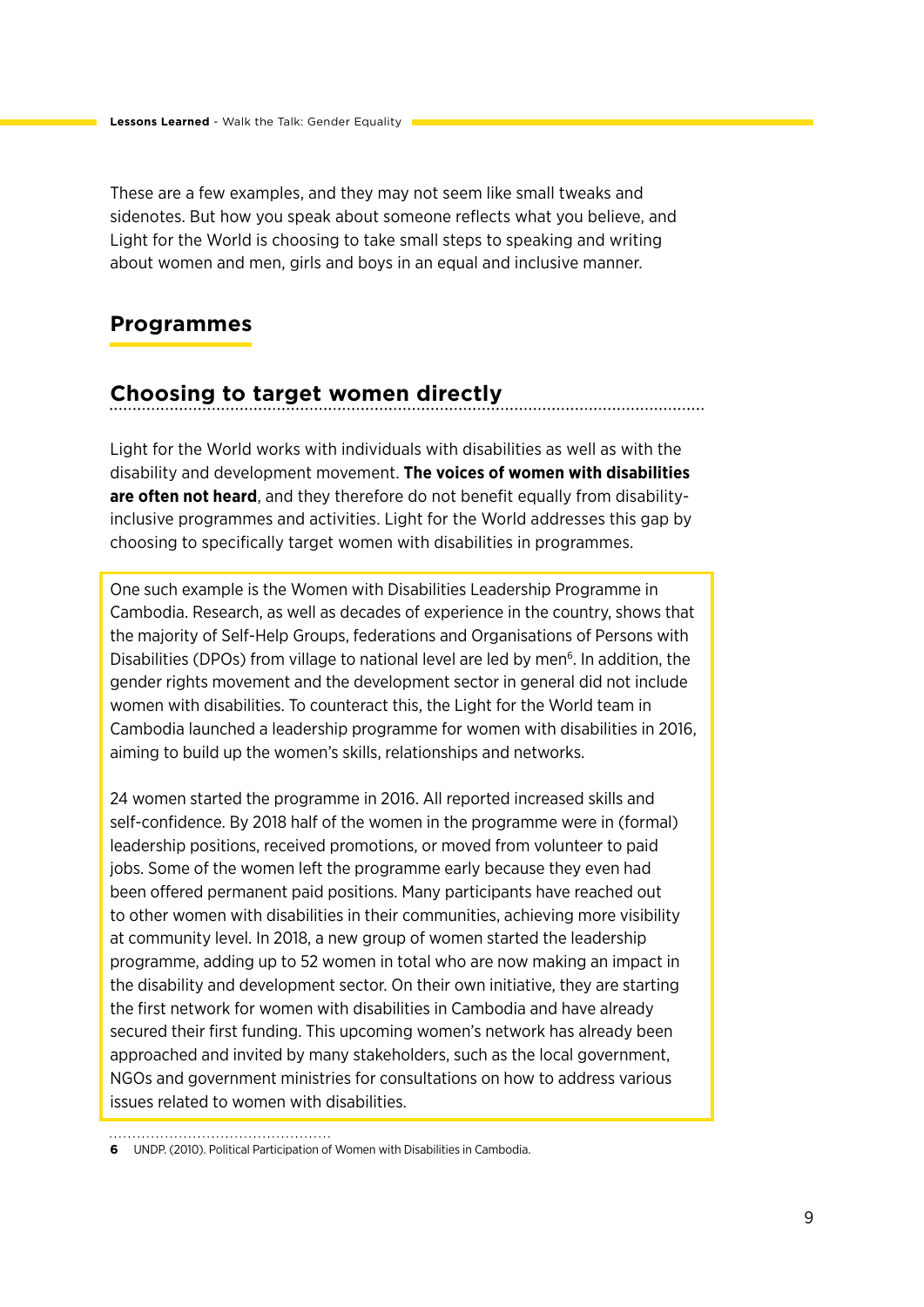Another example of targeting women with disabilities directly is a livelihood programme in Ouargaye, Burkina Faso, which Light for the World developed together with the expert organisation Trickle-Up and our local CBR partner OCADES Tenkodogo. In this region DPOs had already initiated incomegenerating activities but encountered difficulties of self-confidence, selling, reinvesting their membership fees, associative life and the sustainability of their production. Considering the National Policy for Gender and the Strategic Framework for Fighting Poverty, it became clear that the focus needed to be put on women, as there is scientific evidence that strengthening the livelihood of women will benefit the whole family. The programme therefore decided to choose vulnerable women (e.g. mothers of children with disabilities), as well as women and men with disabilities as target group.

Through this programme, which started in 2018, the beneficiaries receive training and support in setting up livelihood activities, with the aim of moving them out of extreme poverty and into sustainable livelihoods. After a thorough selection process 178 vulnerable women, 17 women with disabilities, and 22 men with disabilities were selected. Even though local traditions that limit the decision-making power of women, as well as the lack of education, are a challenge in this programme, we have observed a positive impact on the households of the participants concerning nutrition, health, and education of children and other members of their families.

> **"Empowering women is not only a goal in itself. It is a condition for building better lives for everyone on the planet"**

> > **Ban Ki-moon** UN-Secretary-General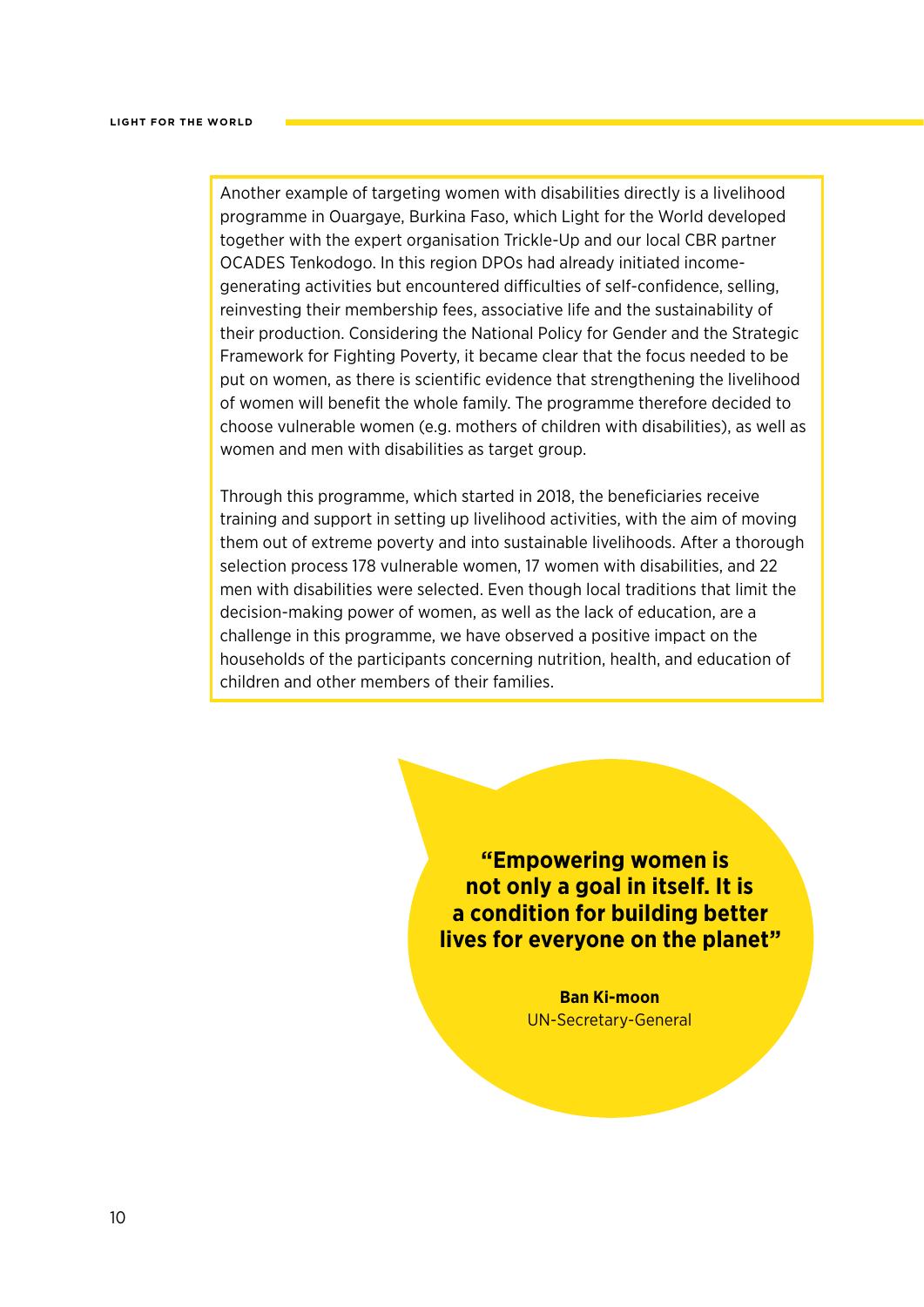## <span id="page-10-0"></span>**Removing barriers for women to participate in our programmes**

In many cases, whether for economic, cultural, political, or social reasons, women and girls are less likely to participate in and benefit from the work that we do. On a global level Light for the World has observed that the number of women screened and diagnosed with cataract is much higher, while the percentage of treated cataracts is higher for men. To counteract such issues, programme staff actively looks for ways to **remove or reduce the barriers that prevent women and girls from accessing services** at an equal level to men and boys.

In one of three main referral hospitals in Mozambique, for example, we saw a sudden increase in women's attendance at eye health surgeries, after the implementation of several actions:

• Quotas

Performance indicators requiring a higher number of women to be operated were encouraged by us and defined by the hospital itself.

• Increased awareness A new awareness and the eagerness to comply with project objectives pushed staff to convince women to use available surgical services.

#### • Trained staff and councelling

One of the ophthalmic technicians was previously trained in psychology and takes the time to talk to the patients selected for cataract surgery. Counselling of pre-surgical patients and patients with chronical diseases is a main adherence factor to surgery, like explaining to female patients and their partners the added value of undergoing treatment.

This example demonstrates how taking little, specific steps can encourage women to access our programmes and remove gender-based cultural or organisational restrictons and issues.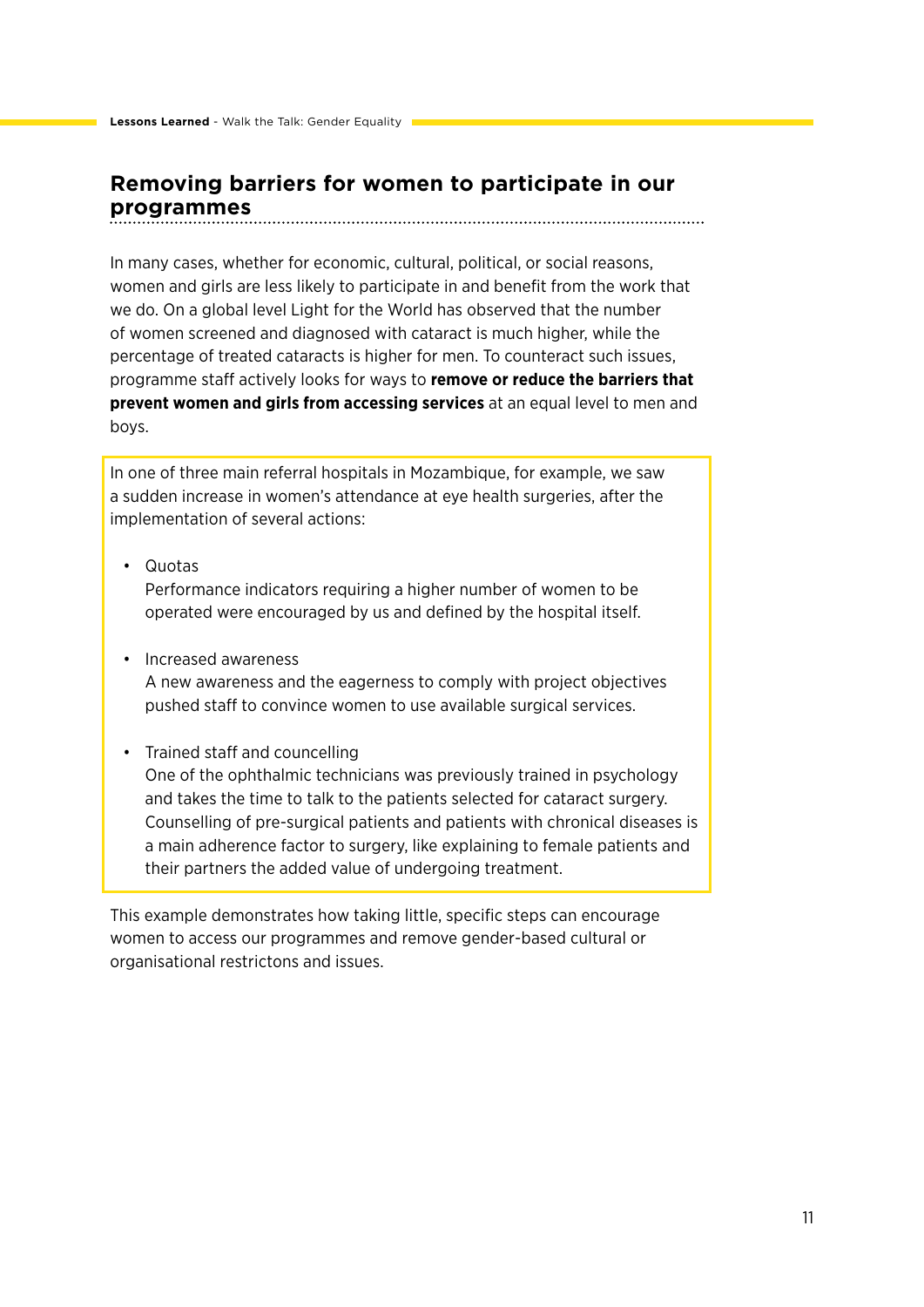## <span id="page-11-0"></span>**Advocacy**

## **Working towards gender parity in UN treaty bodies**

Light for the World's work is guided by the **UN Convention on the Rights of Persons with Disabilities**, adopted at the UN on 13 December 2006. This Convention has been ratified by 178 states so far. State Parties are obliged to submit regular reports to the Committee on the Rights of Persons with Disabilities which monitors whether the rights of persons with disabilities are being implemented. The 18 members of the Committee are all independent experts, who meet twice a year to review these reports.

In 2016, when new committee members were being elected, the number of women with a seat in the Committee plummeted. Committee members are nominated and elected by the (male-dominated) governments who are state parties to the CRPD. And as a result, of the 18 members, only one woman remained.

Light for the World was among the organisations publicly criticising this development<sup>7</sup> and joined GQUAL, a broad campaign for gender parity in international representation<sup>8</sup>. In the run-up to the next committee elections in 2018, Light for the World actively supported the candidacy of Gertrude Oforiwa Fefoame, a female expert with a disability from Ghana. We supported her online campaign which was led by Sightsavers<sup>9</sup>, and called on governments in European and African countries to vote for her. The campaign brought increased awareness, and in the end, Gertrude and five other female candidates were elected onto the Committee. Now, the Committee consists of six women and twelve men. It's progress but still a long way to go!

- **7** <https://www.light-for-the-world.org/where-are-women-disabilities>
- **8** <http://www.gqualcampaign.org/home/>

**<sup>9</sup>** [https://www.sightsavers.org/news/2018/06/sightsavers-gertrude-oforiwa-fefoame-elected-to-un-disability](https://www.sightsavers.org/news/2018/06/sightsavers-gertrude-oforiwa-fefoame-elected-to-un-disabili)[committee/](https://www.sightsavers.org/news/2018/06/sightsavers-gertrude-oforiwa-fefoame-elected-to-un-disabili)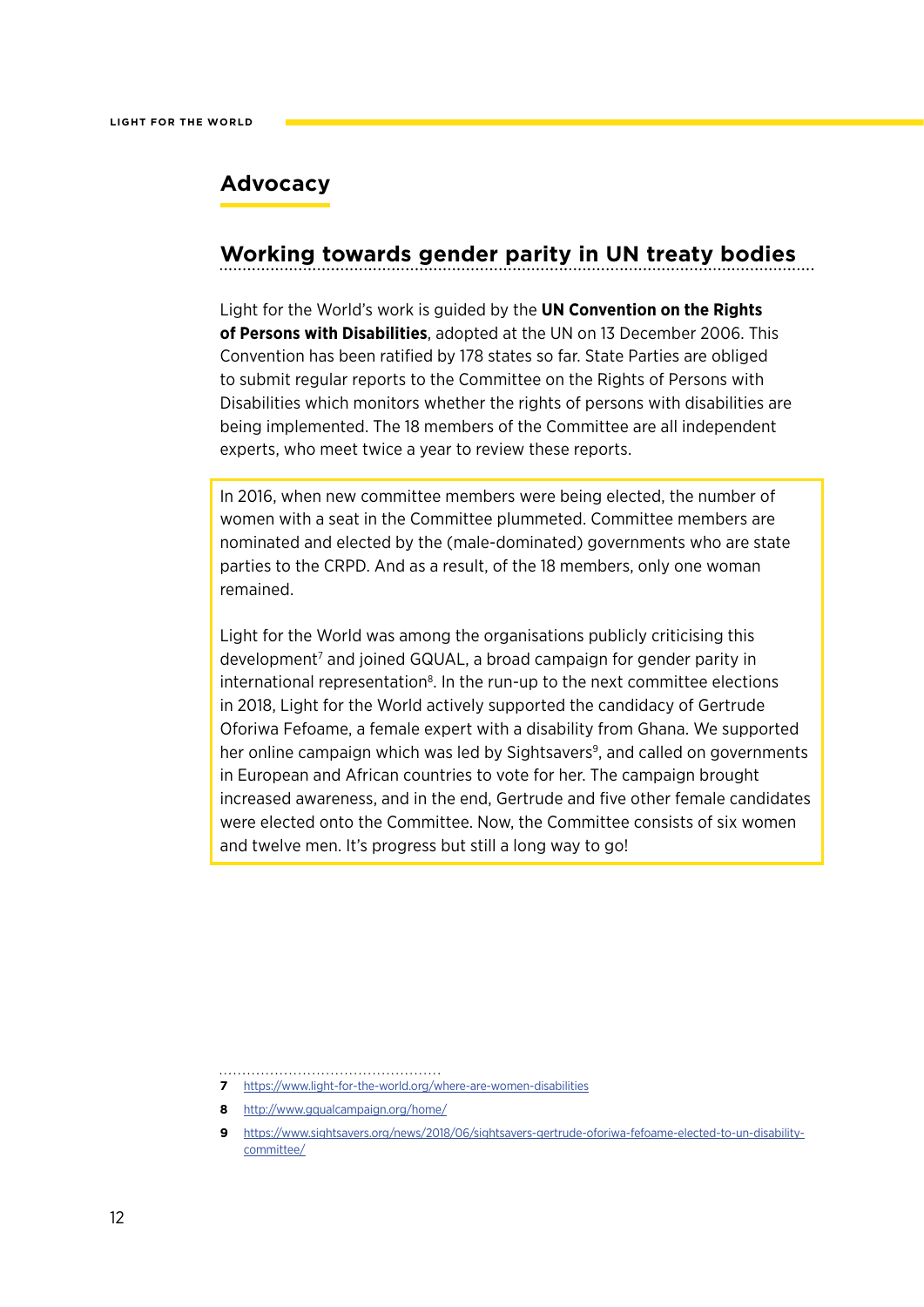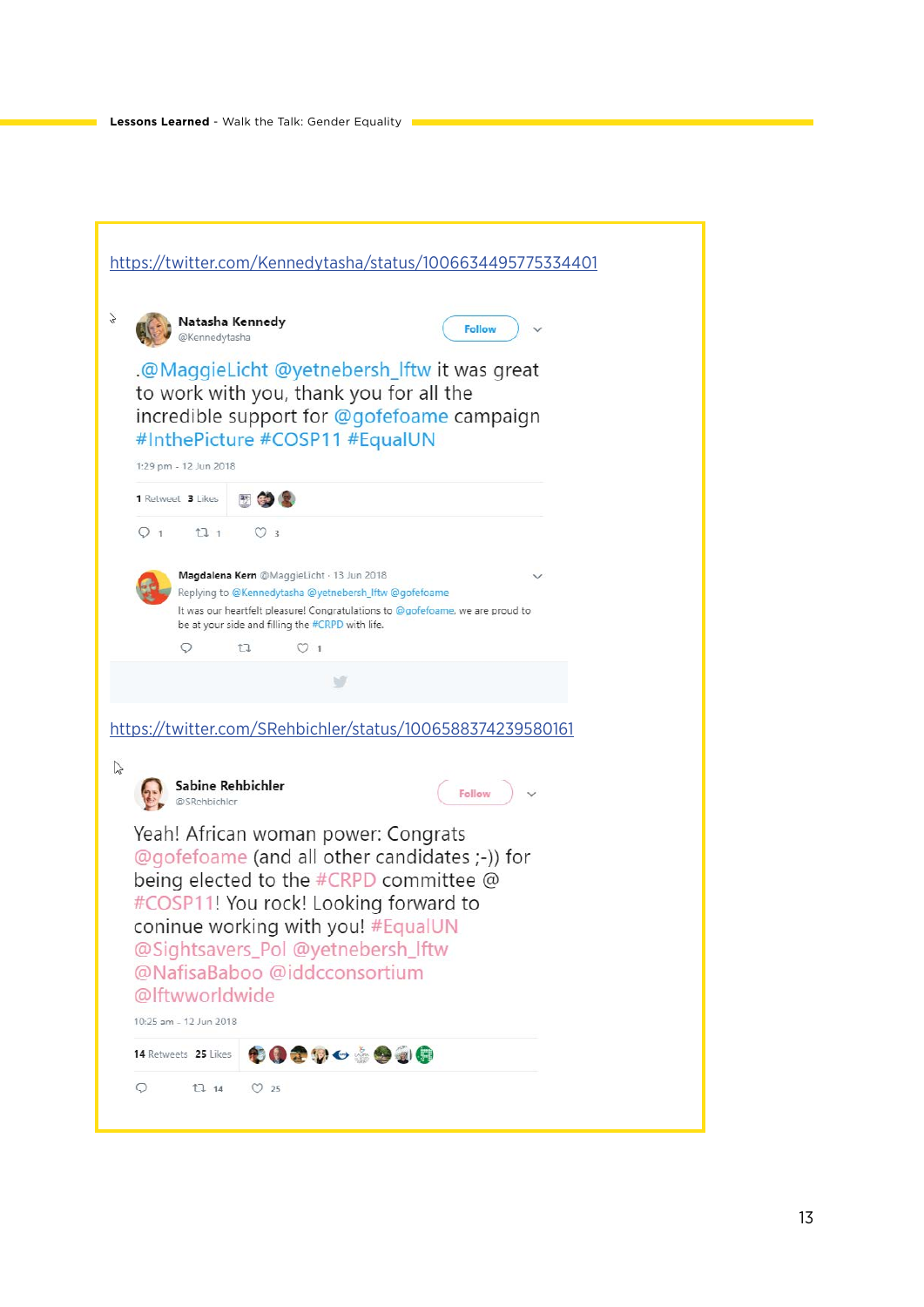#### <span id="page-13-0"></span>**Supporting women to advocate for their rights**

As noted at the start of this document, women are underrepresented in bodies, such as Organisations of Persons with Disabilities (DPOs), advocating for the rights of persons with disabilities. As a result, the perspectives of women with disabilities are often not considered in advocacy or disability mainstreaming activities. Light for the World therefore actively strengthens women's organisations.

In Cochabamba, Bolivia, Light for the World's partner IIMS<sup>10</sup> supports La Asociación Manuela Gandarillas which was founded in 2017. This is the first organisation for women with disabilities in Bolivia, founded by two women who were ostracised by male DPO members. IIMS has been working with them to build up the organisation – teaching the members about topics such as organisational development, public relations and community work. As a result, the organisation's members now have been able to link up with other women's associations, address issues such as gender-based violence, and work towards challenging socio-cultural norms.

In Kenya, Light for the World cooperates with United Disabled Persons of Kenya to train women with disabilities so that they can engage in government planning and decision-making processes. Kenyan law requires citizens to be involved in government planning, but persons with disabilities are left behind in the process, and this is even more so the case for women with disabilities. Through a training of trainers' model, women with disabilities in six counties have been taught advocacy, as well as practical skills, such as how to engage in a public forum or how to track local government budgets. As a result, 85 women with disabilities have effectively participated in local government planning and two women with disabilities have been appointed to the County Budget and Economic Forum which is the decision-making organ at county level.

By building the capacity of women with disabilities to advocate and to take an active role in political processes, Light for the World is **contributing to gender equality in public space**.

**10** Instituto de Investigaciones Medico Sociales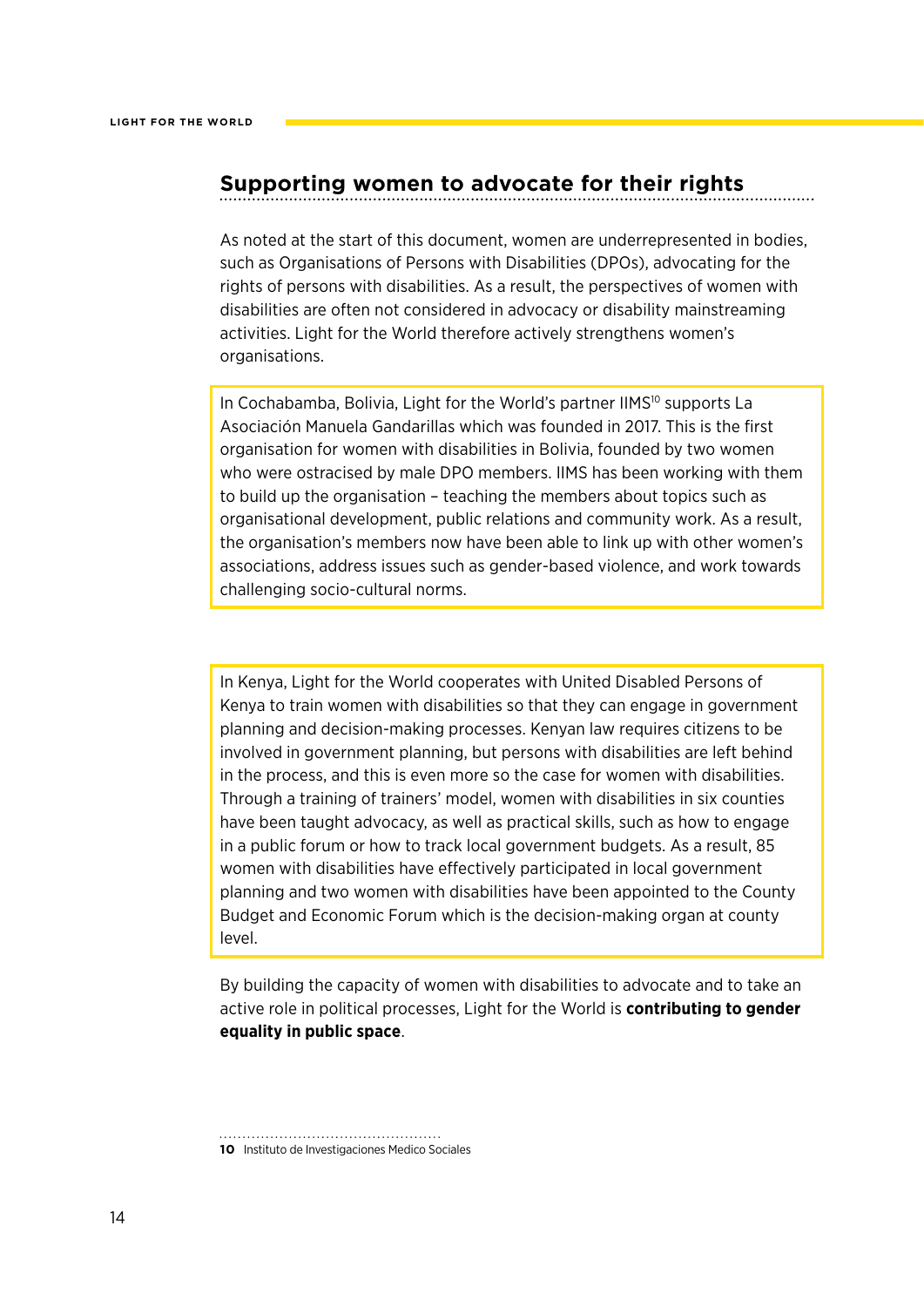## <span id="page-14-0"></span>**Conclusion**

The examples showcased here represent just a few of the actions and changes in attitude that take place within Light for the World and its programmes in the past few years. We have recently updated our gender policy and are planning several more concrete actions towards gender equality in the near future.

Gender assessments and analysing good practices indicate that we are on the right track to make Light for the World an organisation living and breathing inclusion and diversity, where all staff **understand the importance and are supportive of gender equality in our office culture, our fundraising & communication, and our programmes & advocacy.**

We realise that we are still on our way, and are interested in hearing from others what actions they have taken to ensure that women and men, girls and boys and other persons with and without disabilities are all included and equal. We hope to continue making improvements so that in the future, these good practices are not just good practices, but **simply the way we work**.